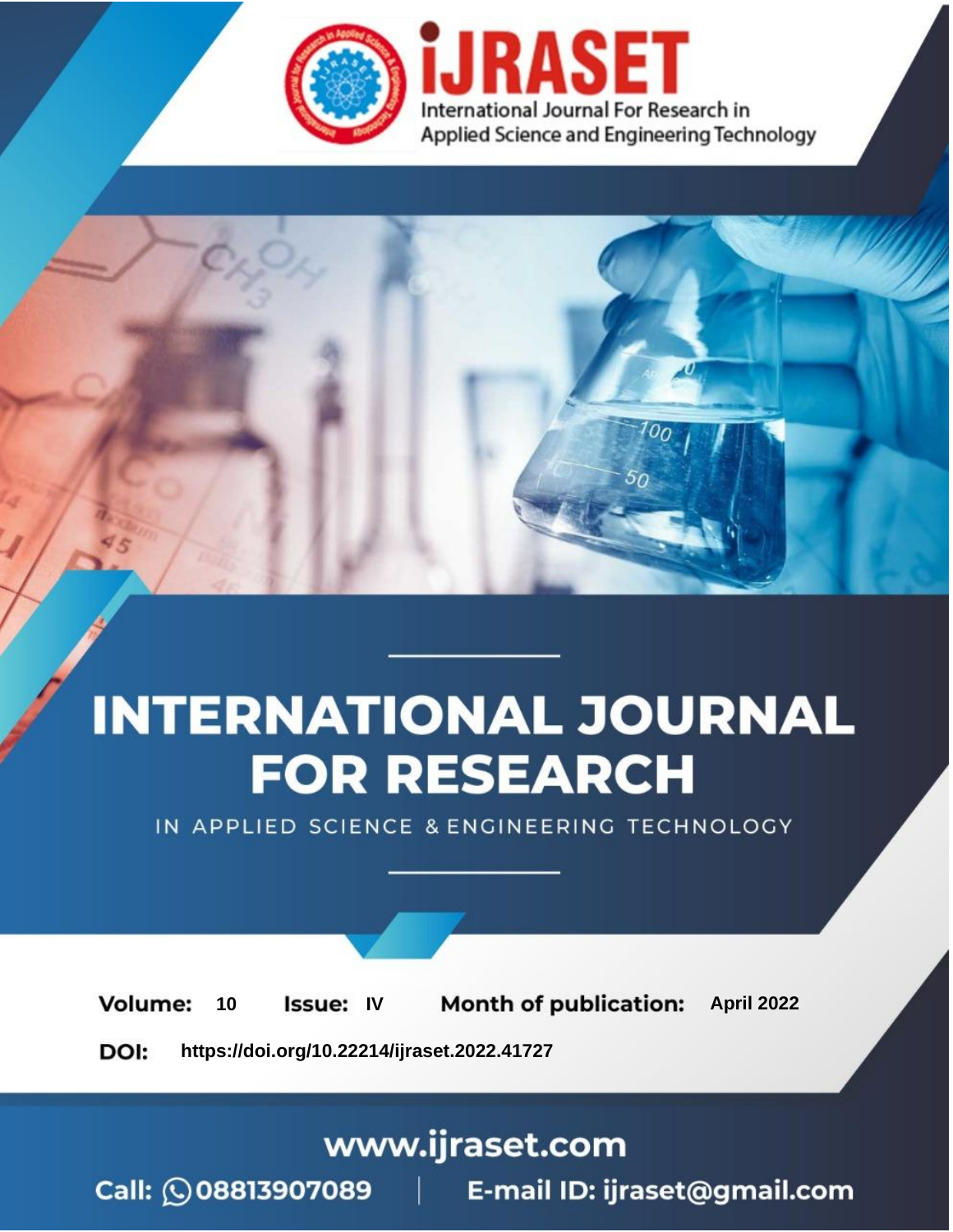

International Journal for Research in Applied Science & Engineering Technology (IJRASET**)**

 *ISSN: 2321-9653; IC Value: 45.98; SJ Impact Factor: 7.538 Volume 10 Issue IV Apr 2022- Available at www.ijraset.com*

### **Rocker Boggie Mechanism**

Dr. A.P. Ninawe<sup>1</sup>, Ankit Badki<sup>2</sup>, Nikesh Thakre<sup>3</sup>, Prasanna Dongre<sup>4</sup>, Rohit Nagdeve<sup>5</sup>, Sushil Mulekar<sup>6</sup>, Sanket Jagtap<sup>7</sup> *1, 2, 3K.D.K college of engineering Nagpur*

*Abstract: The rocker- dread suspense system has robust capabilities to deal with uneven terrain because of its distributing of the cargo over its six bus slightly, while there's one major failing to high- speed traversal over the planar terrain. This paper proposes a new dynamic rocker- dread suspense system with two modes of operation it can expand the span of the rocker- dread support polygon to increase trip rate when the terrain is planar; and it can switch to its original configuration to move in low speed when it's faced with rough terrain. The analysis on dynamic stability periphery and kinematical simulation on the two operating modes of rocker- dread are employed to dissect and corroborate the rationality and effectiveness of the revision in the structure.* 

#### **I. INTRODUCTION**

The"rocker" part of the suspense comes from the rocking aspect of the larger, body- mounted relation on each side of the rover. These rockers are connected to each other and the vehicle lattice through a discriminational. Relative to the lattice, the rockers will rotate in contrary directions to maintain roughly equal wheel contact. The lattice maintains the average pitch angle of both rockers. One end of a rocker is fitted with a drive wheel, and the other end is rotated to the dread

#### **II. LITERATURE REVIEW**

This paper analyses the stir of articulated lunar Rover with six cylinder-conical bus and force acting to bus, and presents six operation patterns of stir of rover' wheel and The free- running operation pattern is perfect. In this pattern, the power dispersion between of mechanisms is minimal. The different mode of motor has influence on stability of stir in colorful terrains. We dissect the stir of the lunar rover at the three simple- driving mode of motor in the aeroplane terrain and in the uneven terrain at the points of operation patterns of wheel. According to the mechanical configuration of rover, operations pattern of wheel, and principle of speed matching of bus. we present a control algorithm which can fit colorful uneven terrains and combine it into the whole locomotion control system. At last, the trials in the out-of-door prove that the control system is right and the control! system is stable



- *A. Components*
- *1)* PVC Pipe
- *2)* Wheels
- *3)* Bluethooth connector
- *4)* Batteries Cables
- *5)* Nuts and Bolts DC motors
- *B. Advantage*
- *1)* Arm is independent
- *2)* It isn't limited by terrain
- *3)* It ameliorate accessability
- *C. Disadvantage*
- *1)* Structure is complex
- *2)* Inverse corridor are intrigate
- *3)* Possibility of power failure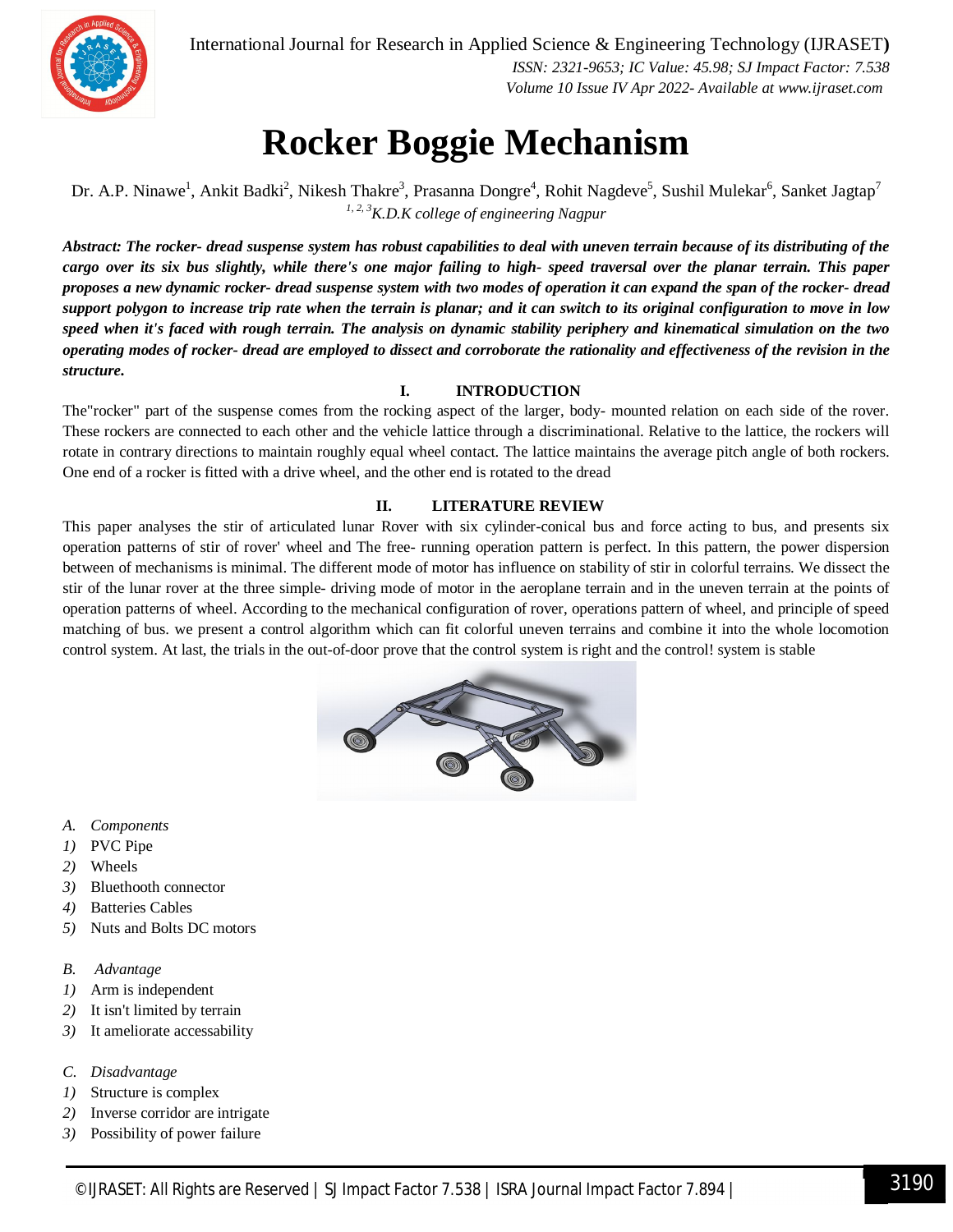International Journal for Research in Applied Science & Engineering Technology (IJRASET**)**



 *ISSN: 2321-9653; IC Value: 45.98; SJ Impact Factor: 7.538 Volume 10 Issue IV Apr 2022- Available at www.ijraset.com*

#### **III. CONCLUSION**

To understand the rocker dread medium and advantages we can from its bigger model and commercialization. We learned to work with the mechanical tools. We developed platoon working chops. We learned great deal of soldering chops and little bit about the microcontrollers, RF modules and its mechanisms. To understand the rocker dread medium and advantages we can from its bigger model and commercialization. We learned to work with the mechanical tools. We developed platoon working chops. We learned great deal of soldering chops and little bit about the microcontrollers, RF modules and its mechanisms. The trainability is an important specific should be bedded in an amphibious vehicle during the postdisaster circumstance. This capability helps the vehicle reducing a flipping back and slippage while it on a charge since the terrain face after a disaster is changeable. Therefore, applying the regulator algorithm will optimizing the vehicle capability to manoeuvre in any face condition with minimal threat

#### **REFRENCES**

- [1] Jiang Zhu, Yaonan Wang, Hongshan Yu, Wenge Wang and Yaxing Wen (2010), Seeing Incline Terrain for Mobile Robot Autonomous Navigation Under Unknown Environment, Proceedings of the 2010 IEEE International Conference on Information and Robotization,pp. 2296 2301, ISBN978-1-4244-5701-4
- [2] J.G. Marquardt,J. Alvarez, andK.D. von Ellenrieder (2014), Characterization and System Identification of an Unmanned Amphibious Tracked Vehicle, IEEE JOURNAL OF OCEANIC ENGINEERING,pp. 641 661, ISSN 0364-9059
- [3] N. Yadav, B. Bhardwaj, S. Bhardwaj, "Design analysis of Rocker Bogie Suspension System and Access the possibility to implement
- [4] in Front Loading Vehicles", IOSR Journal of Mechanical and Civil Engineering, e-ISSN: 2278-1684,p-ISSN: 2320-334X, Volume 12, Issue 3 Ver. III, PP 64- 67, May - Jun. 2015.
- [5] L. Bruzzone and G. Quaglia, "Review article: locomotion systems for ground mobile robots in unstructured environments", Mech. Sci., 3, 49–62, 2012. DOI:10.5194/ms-3-49-2012
- [6] F. Ullrich, A. Haydar G., S. Sukkarieh, "Design Optimization of a Conference, Page No. 199-210, 2010.
- [7] Mars Rover's Rocker-Bogie Mechanism using Genetic
- [8] Algorithms", Proceedings from 10th Australian Space Science